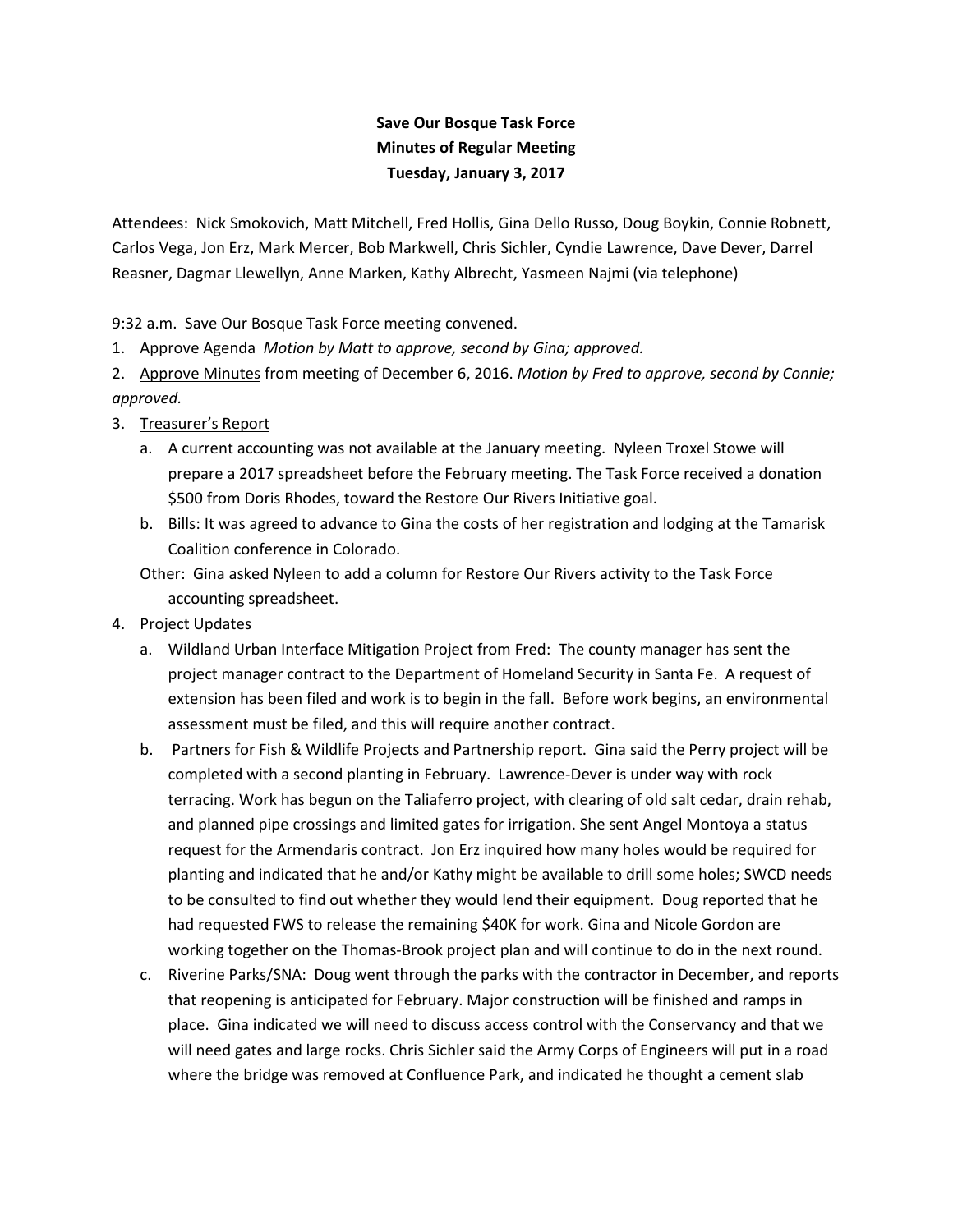would suffice. Gina pointed out that the road is back access between Escondida and Socorro. Yasmeen would like to make time in March to install the necessary gates.

- d. Rio Grande Trail, Socorro Valley Trail efforts: Action on the Rio Grande Trail may be in the offing; Ken McQueen, the new Secretary of Energy, Minerals and Natural Resources, emailed recently that the governor has a continuing interest in the success of the Rio Grande Trail.
- e. Sevilleta NWR projects: Jon reported that they are still looking at design options for the Unit B gates. The contract specifies \$30K, and he hopes that contract will be in place in Q1 2017. He is unsure how final grading work will be done and indicated that Sevilleta may have to rent equipment. They plan to harvest and plant 2,000-3,000 trees in 2017. He reported that the cost of the project with ACE crews added made it more expensive to get the trees and so the decision was made not to use ACE crews. They hope to harvest in the easier access area along the ditch. Pending approval and permitting, the harvesting may be scheduled for late January. He added that they want to plant 10,000 over three years. Gina and Doug will prepare a contract for Darrel Reasner. Jon requested funds of \$50/day (for a total of \$300) to provide snacks and drinks for tree planting volunteers. Fred moved to approve the expense; Connie seconded; motion carried. Jon will provide planting dates.
- 5. The regular meeting broke to hear a presentation by Anne Marken and Dagmar Llewellyn on the proposed Middle Rio Grande Basin Study. At the conclusion of the presentation, Fred moved to submit a commitment letter for support of and participation in the Study. Yasmeen seconded, and the motion carried.
- 4f. Bureau of Reclaims Escondida Fire Habitat Restoration: Carlos Vega, Angel Montoya and Nicole Gordon plan to meet with affected landowners regarding habitat restoration opportunities. It was agreed that Escondida Lake Park would be a good place for a meeting. Gina mentioned that the county may have some available funds for work in this area.
- g. Central Socorro Bosque Severance Project: A work plan by MRGCD and State Forestry has been drafted and is with the Conservancy for approval. Doug toured the area with the Army Corps of Engineers before Christmas and reports that the Corps is enthusiastic about working on the project. Development of a treatment plan is under way, along with work on cultural resources clearances.
- h. Other: nothing to add.
- 6. Restore our Rivers Initiative There will be a meeting for strategic and fundraising planning tomorrow afternoon at 1:30.
- 7. Tamarisk Leaf Beetle Public Meeting Planning There is a planning meeting this afternoon, Jan. 3, to plan for the public meeting on February 1.
- 8. Perspectives Overview of Biological Opinion The Biological Opinion (BO) is available on the FWS website, at https://www.fws.gov/southwest/ES/NewMexico/documents/BO/2016-F-0287\_BO\_five\_NMISC\_Habitat\_Restoration\_Sites\_in\_San\_Acacia\_Reach\_of\_MRG.pdf Gina made brief comments on the BO, mentioning among other things that it discusses taking offsets and outlines actions they want agencies to take. The BO focuses on the effects of proposed